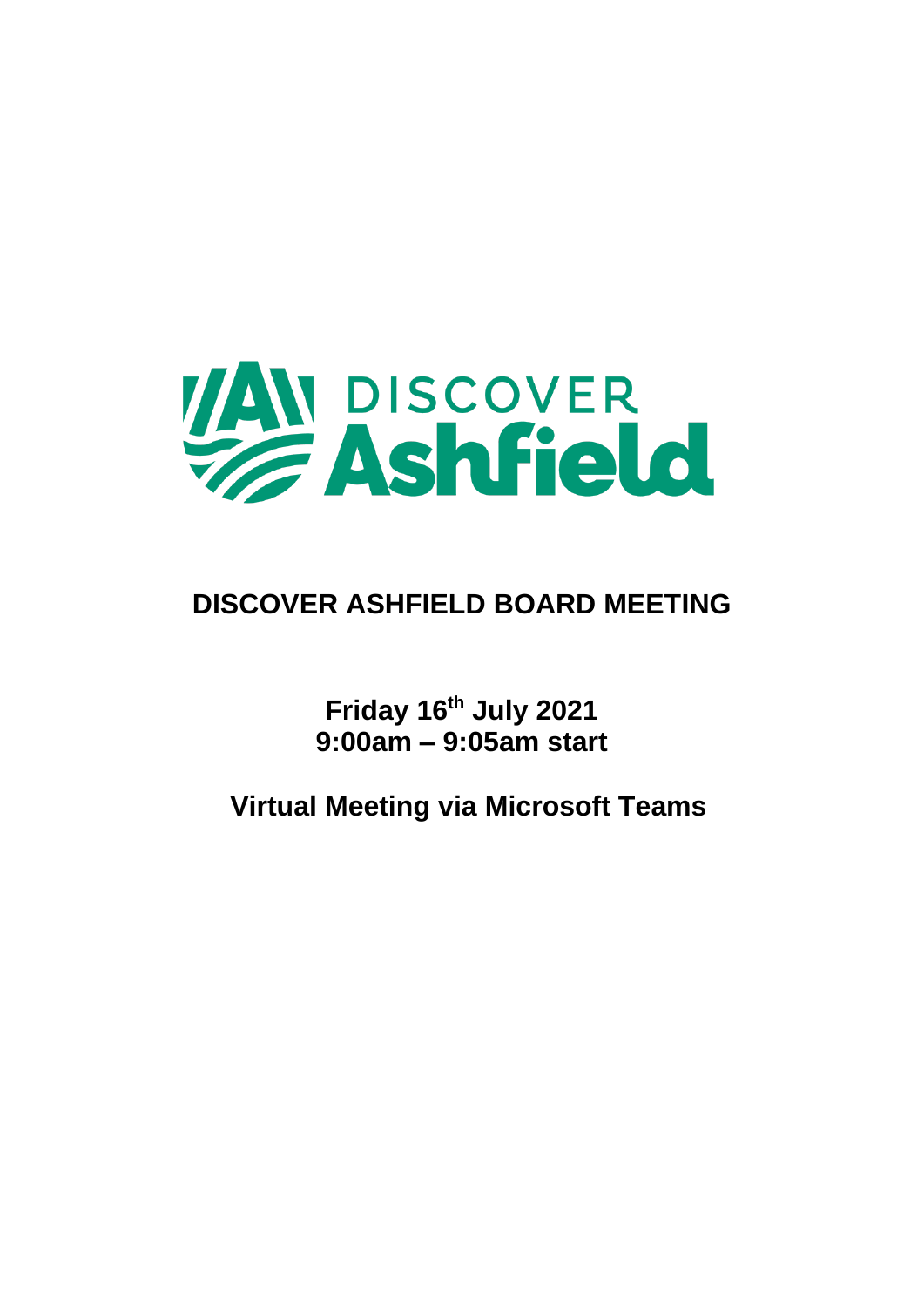#### **Attendees**

| <b>Name</b>                   | <b>Position on Board</b>                           | Position/Organisation                                                            | Apologies      |
|-------------------------------|----------------------------------------------------|----------------------------------------------------------------------------------|----------------|
| <b>Martin Rigley MBE</b>      | Chair / Theme Lead -<br><b>Succeed in Ashfield</b> | Managing Director, Lindhurst Engineering                                         | $\checkmark$   |
| <b>Louise Knott</b>           | <b>Vice Chair</b>                                  | Vice Principal, West Nottinghamshire<br>College                                  | $\checkmark$   |
| <b>Darron Ellis</b>           | Theme Lead - More<br>to Discover                   | Historian, Sutton Living Memory Group                                            | X              |
| <b>Liz Barrett</b>            | Theme Lead - Love<br><b>Where You Live</b>         | Principal, Academy Transformation Trust<br><b>Further Education (ATTFE)</b>      | $\checkmark$   |
| <b>Pete Edwards</b>           | Theme Lead - Be<br>Happy, Be Healthy               | Chair, Ashfield Health and Wellbeing<br>Partnership                              | $\checkmark$   |
| <b>Callum Parr</b>            | <b>Board Member</b>                                | Youth Council Leader, Ashfield District<br><b>Youth Council</b>                  | ✓              |
| Carol Cooper-Smith            | <b>Board Member</b>                                | Chief Executive, Ashfield District Council                                       | $\checkmark$   |
| Chloe O'Donnell               | <b>Board Member</b>                                | Shopping Centre Manager, Idlewells<br><b>Shopping Centre</b>                     | X              |
| <b>Christopher Baron</b>      | Substitute for Lee<br>Anderson, MP                 | Office Manager, Ashfield & Eastwood MP's<br>Office                               | $\checkmark$   |
| <b>Chris Farrow</b>           | Substitute for Vicki<br>Dyer                       | Job Centre Plus, Department of Work and<br>Pensions                              | $\checkmark$   |
| <b>Cllr Christian Chapman</b> | <b>Board Member</b>                                | Scrutiny Rep, Ashfield District Council                                          | X              |
| <b>Cllr Helen-Ann Smith</b>   | <b>Board Member</b>                                | Deputy Council Leader, Ashfield District<br>Council                              | $\checkmark$   |
| <b>Cllr Daniel Williamson</b> | <b>Board Member</b>                                | <b>Annesley and Felley Parish Council</b>                                        | X              |
| <b>Cllr Matthew Relf</b>      | <b>Board Member</b>                                | Portfolio Holder, Planning & Regen, Ashfield<br><b>District Council</b>          | ✓              |
| David Ainsworth               | <b>Board Member</b>                                | Locality Director of Nottinghamshire Clinical<br>Commissioning Group, NHS        | $\checkmark$   |
| David Jackson                 | <b>Board Member</b>                                | Centre Manager, East Midlands Designer<br>Outlet                                 | X              |
| <b>Edward Johnstone</b>       | <b>Board Member</b>                                | Assistant Principal (Development), Portland<br>College                           | $\checkmark$   |
| Fiona Anderson                | <b>Board Member</b>                                | Head of Civic Engagement, Nottingham<br><b>Trent University (NTU)</b>            | ✓              |
| <b>Frank Horsley</b>          | <b>Board Member</b>                                | Head of Business and Innovation, D2N2                                            | X              |
| Gary Jordan                   | <b>Board Member</b>                                | Chair, Mansfield and Ashfield 2020                                               |                |
| Julia Terry                   | <b>Board Member</b>                                | Development Worker, Transforming Notts<br>Together                               | X              |
| Kathryn Stacey                | <b>Board Member</b>                                | Chief Executive, Citizens Advice Ashfield                                        | $\checkmark$   |
| Lee Anderson, MP              | <b>Board Member</b>                                | MP for Ashfield and Eastwood                                                     | X              |
| Mark Spencer, MP              | <b>Board Member</b>                                | MP for Sherwood                                                                  | $\overline{X}$ |
| Melanie Phythian              | Observer                                           | Towns Fund Policy Advisor, Cities & Local<br><b>Growth Unit</b>                  | X              |
| Peter Gaw                     | <b>Board Member</b>                                | Chief Executive Officer, Inspire: Culture,<br>Learning and Libraries             | $\checkmark$   |
| <b>Robert Orgill</b>          | <b>Board Member</b>                                | Property Manager EMEA, Rolls Royce                                               | X              |
| <b>Simon Martin</b>           | <b>Board Member</b>                                | Vice Principal, Academy Transformation<br><b>Trust Further Education (ATTFE)</b> | $\checkmark$   |
| Teresa Jackson                | <b>Board Member</b>                                | Chief Officer, Ashfield Voluntary Action                                         | $\checkmark$   |
| Theresa Hodgkinson            | <b>Board Member</b>                                | Director of Place and Communities, Ashfield<br><b>District Council</b>           | $\checkmark$   |
| Viki Dyer                     | <b>Board Member</b>                                | District Operations Lead, Department of<br><b>Work and Pensions</b>              | X              |
| Andrea Stone                  | <b>Supporting Officer</b>                          | Health and Wellbeing Manager, Ashfield<br><b>District Council</b>                | $\checkmark$   |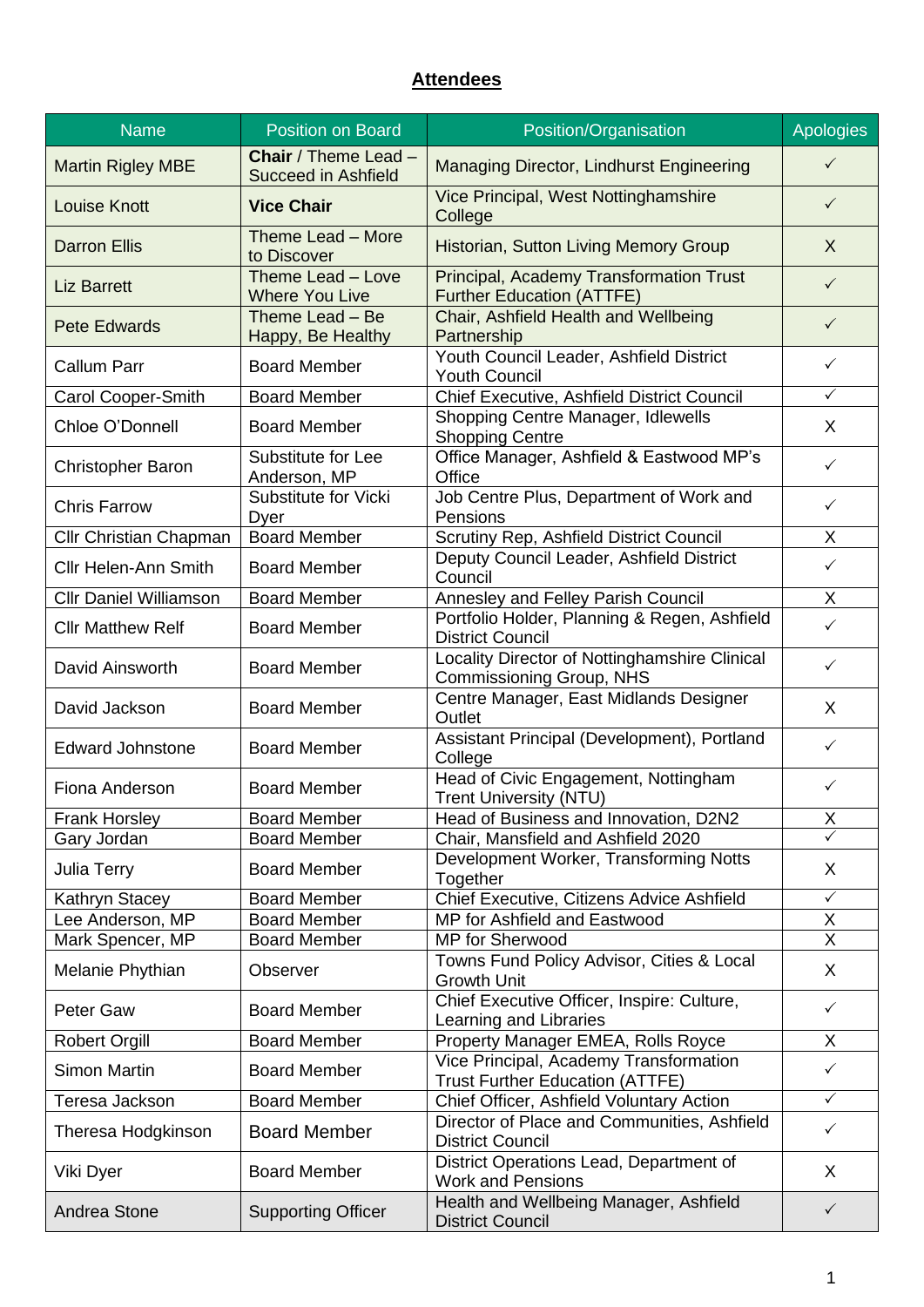| <b>Alastair Blunkett</b> | Observer                          | Service Manager for Neighbourhoods and<br>Environment                        |          |
|--------------------------|-----------------------------------|------------------------------------------------------------------------------|----------|
| <b>Katherine Green</b>   | <b>Supporting Officer</b>         | Senior Communications Officer, Ashfield<br><b>District Council</b>           | X        |
| Lana Mills               | Secretary / Supporting<br>Officer | Discover Ashfield Project Officer, Ashfield<br><b>District Council</b>       |          |
| <b>Matthew Neal</b>      | <b>Supporting Officer</b>         | Service Director of Investment and Growth,<br>Nottinghamshire County Council | $\times$ |
| <b>Paul Crawford</b>     | <b>Supporting Officer</b>         | Senior Regeneration Officer, Ashfield<br><b>District Council</b>             | X        |
| <b>Sarah Daniel</b>      | <b>Supporting Officer</b>         | Service Manager for Place and Wellbeing,<br><b>Ashfield District Council</b> | X        |
| <b>Tracey Bird</b>       | <b>Supporting Officer</b>         | Health and Wellbeing Officer, Ashfield<br><b>District Council</b>            | X        |
| <b>Trevor Middleton</b>  | <b>Supporting Officer</b>         | Town Centres and Markets Manager,<br><b>Ashfield District Council</b>        |          |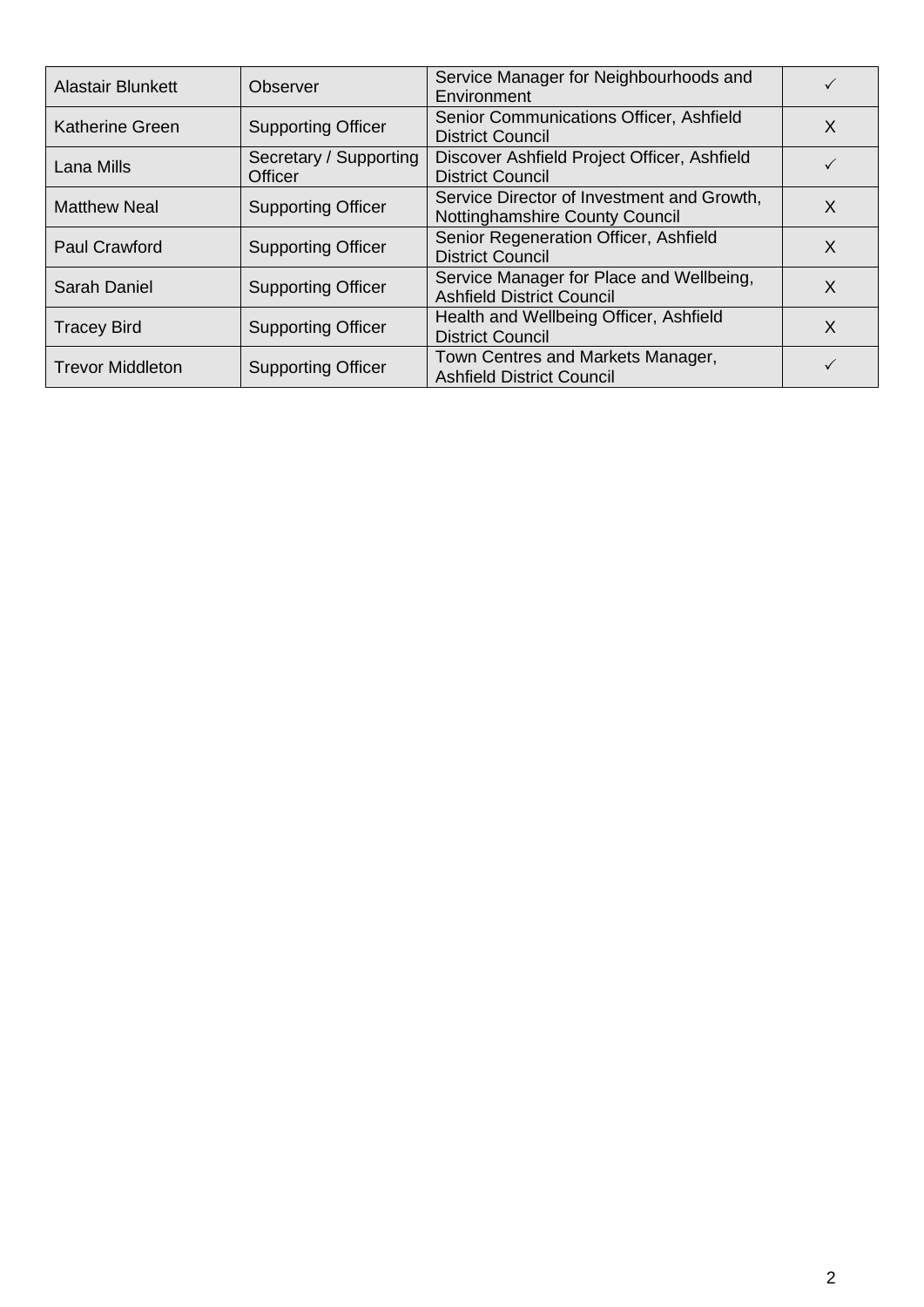### **Minutes**

| Agenda<br><b>Item</b> |                                                                                                           |             |
|-----------------------|-----------------------------------------------------------------------------------------------------------|-------------|
| $\overline{1}$        | <b>Welcome / Introductions / Apologies</b>                                                                |             |
|                       | The Chair, Martin Rigley welcomed everyone to the virtual meeting.                                        |             |
|                       | Apologies were received and it was noted that:                                                            |             |
|                       | Christopher Baron will be representing Lee Anderson, MP<br>$\bullet$                                      |             |
|                       | Chris Farrow will be representing Viki Dyer.<br>$\bullet$                                                 |             |
|                       |                                                                                                           |             |
| 2 <sup>1</sup>        | Review of Previous Meeting - Friday 18th June 2021                                                        |             |
| 2.1                   | <b>Board Meeting Minutes</b>                                                                              |             |
|                       | Board minutes were agreed as a true and accurate record.                                                  |             |
|                       |                                                                                                           |             |
| 2.2                   | <b>Action Log</b>                                                                                         |             |
| 2.2.1                 | <b>Completed Actions</b>                                                                                  | <b>Lead</b> |
| 2.2.1.1               | <b>COVID-19 Recovery Plans</b>                                                                            |             |
|                       | (16/04/2021, Minute - 6.4)                                                                                |             |
|                       |                                                                                                           | TH/PE       |
|                       | Theresa Hodgkinson to meet with Pete Edwards on Thursday 22 <sup>nd</sup> July to                         |             |
|                       | discuss the Council's COVID-19 recovery plans for the community.                                          |             |
|                       |                                                                                                           |             |
| 2.2.1.2               | <b>Board Meeting Times</b>                                                                                |             |
|                       | $(18.06.2021,$ Minute $-6.2)$                                                                             |             |
|                       |                                                                                                           | LM          |
|                       | Lana Mills to change Board Meeting start times from $9:00 - 9:15$ am, to                                  |             |
|                       | $9:00am - 9:05am$ .                                                                                       |             |
|                       |                                                                                                           |             |
|                       |                                                                                                           |             |
| 2.2.2                 | <b>Actions (Includes actions from below minutes)</b>                                                      | <b>Lead</b> |
| 2.2.2.1               | <b>Hucknall Representatives</b>                                                                           |             |
|                       | $(18.06.2021,$ Minute $-6.2)$                                                                             |             |
|                       |                                                                                                           |             |
|                       | Following on from a discussion in the previous Delivery Group meeting,                                    | <b>MR</b>   |
|                       | Martin Rigley will approach a possible Hucknall business representative.                                  |             |
|                       |                                                                                                           |             |
|                       | Chris Baron to discuss the possibility of MP Mark Spencer's Office                                        | LA, MP      |
|                       | Manager attending future Discover Ashfield board meetings.                                                |             |
|                       | Fiona Anderson and Liz Barrett to link up regarding Hucknall schools.                                     | FA/LB       |
|                       |                                                                                                           |             |
| 2.2.2.2               | <b>Stakeholder Engagement Plan - Business Support</b>                                                     |             |
|                       | $(16.07.2021,$ Minute - 5)                                                                                |             |
|                       |                                                                                                           |             |
|                       | Lana Mills / Sarah Daniel to include some content in the Stakeholder                                      | LM/SD       |
|                       | Engagement Plan around how businesses can be supported during the                                         |             |
|                       | Towns Fund procurement process and where they can access the                                              |             |
|                       | relevant contract information.                                                                            |             |
|                       |                                                                                                           |             |
| 2.2.2.3               | <b>Cultural Compact</b>                                                                                   |             |
|                       | (16.07.2021, Minute 6.2)                                                                                  |             |
|                       |                                                                                                           | <b>FA</b>   |
|                       | Fiona Anderson to liaise with her colleague Barbara Matthews regarding                                    |             |
|                       | CIIr Relf and another representative from Ashfield Voluntary Action being<br>invited to the next meeting. |             |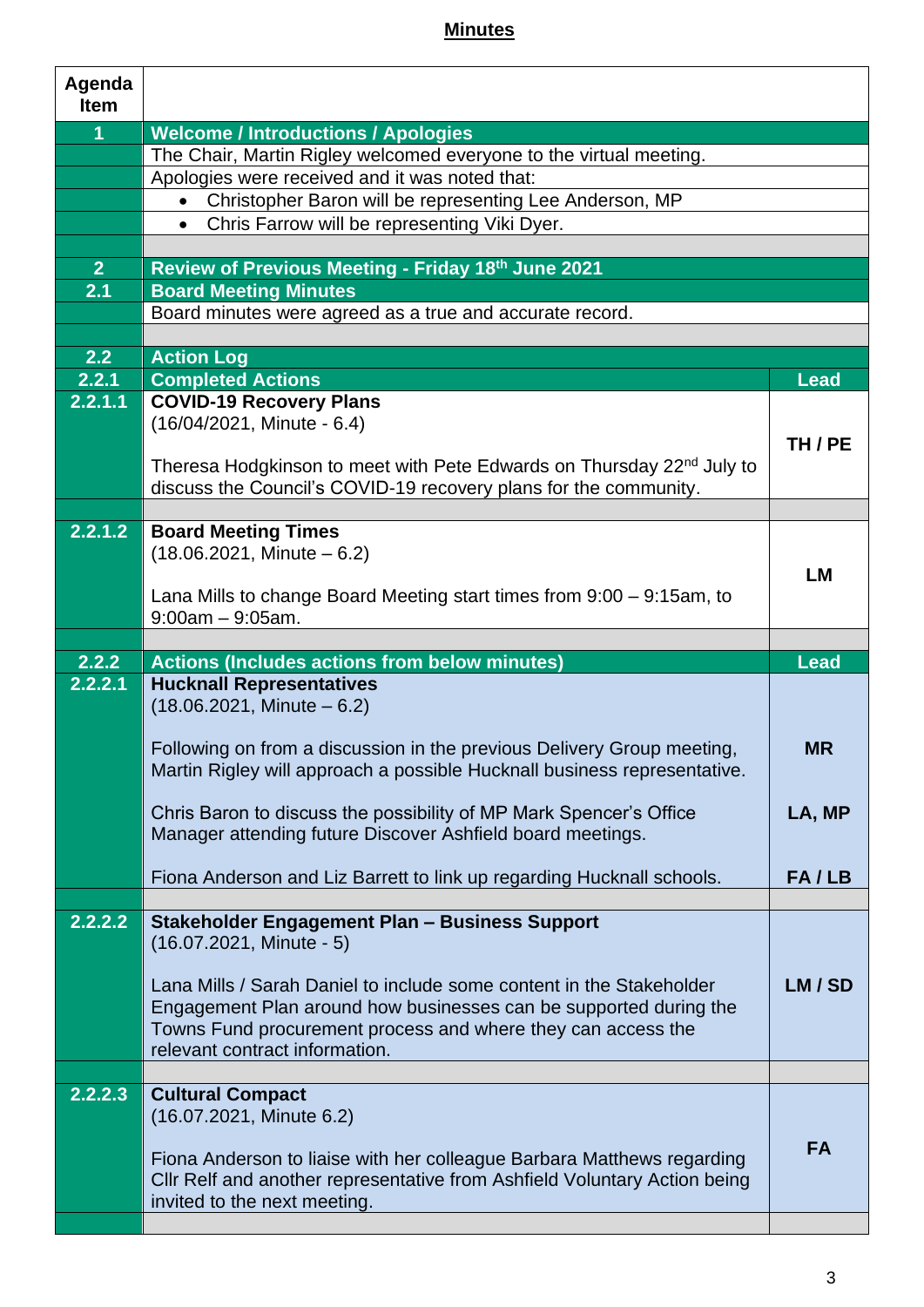| 3 <sup>1</sup> | <b>New Declarations of Interest</b>                                                                                                                                       |
|----------------|---------------------------------------------------------------------------------------------------------------------------------------------------------------------------|
|                | The following declarations were noted in relation to the Towns Fund and the Future                                                                                        |
|                | <b>High Streets Fund projects:</b>                                                                                                                                        |
|                | Martin Rigley, Chair and Theme Lead for Succeed in Ashfield<br>$\bullet$                                                                                                  |
|                | Sherwood Observatory (Chair of the Board)                                                                                                                                 |
|                | Sutton Academy Theatre Project (Board Member)                                                                                                                             |
|                | Louise Knott - Vice Chair<br>$\bullet$                                                                                                                                    |
|                | Colleges/further education projects (Vice Principal, Vision West Notts                                                                                                    |
|                | College)                                                                                                                                                                  |
|                | Construction and Civil Engineering Centre project (Vice Principal, Vision<br><b>West Notts College)</b>                                                                   |
|                | Automated Distribution and Manufacturing Centre (Vice Principal, Vision                                                                                                   |
|                | <b>West Notts College)</b>                                                                                                                                                |
|                | Learning in Skills Project (Vice Principal, Vision West Notts College)<br>-                                                                                               |
|                | Community Renewal Fund (Vice Principal, Vision West Notts College)                                                                                                        |
|                | Liz Barrett, Theme Lead for Love Where You Live<br>$\bullet$                                                                                                              |
|                | College/further education projects (Principal, ATTFE)                                                                                                                     |
|                | Construction Centre project (Principal, ATTFE)                                                                                                                            |
|                | Sutton Academy Theatre Project (Principal, ATTFE)<br>-                                                                                                                    |
|                | Sherwood Observatory (Board Member)                                                                                                                                       |
|                | Community Renewal Fund (Principal, ATTFE)                                                                                                                                 |
|                | Pete Edwards, Theme Lead for Be Happy, Be Healthy<br>$\bullet$                                                                                                            |
|                | Sutton Academy Theatre Project (Chair of Governors, Sutton Academy)                                                                                                       |
|                | Fiona Anderson, Board Member<br>$\bullet$                                                                                                                                 |
|                | The Towns Fund; in particular in the ADMC project, Enterprising Ashfield                                                                                                  |
|                | Project. (Head of Civic Engagement, NTU)<br>Community Renewal Fund (Head of Civic Engagement, NTU)                                                                        |
|                | Simon Martin, Board Member<br>$\bullet$                                                                                                                                   |
|                | College/further education projects (Vice Principal, ATTFE)                                                                                                                |
|                | Construction centre projects (Vice Principal, ATTFE)<br>-                                                                                                                 |
|                | Sutton Centre Theatre Project (Vice Principal, ATTFE)                                                                                                                     |
|                | Community Renewal Fund (Vice Principal, ATTFE)                                                                                                                            |
|                | Peter Gaw, Board Member<br>$\bullet$                                                                                                                                      |
|                | Construction Centre (CEO, Inspire)                                                                                                                                        |
|                | Library Innovation Centres (CEO, Inspire)                                                                                                                                 |
|                | Community Renewal Fund (CEO, Inspire)                                                                                                                                     |
|                |                                                                                                                                                                           |
| 4              | New Chief Executive for Ashfield District Council - Carol Cooper-Smith                                                                                                    |
|                | Carol Cooper-Smith announced that Theresa Hodgkinson had been appointed the                                                                                               |
|                | new Chief Executive of Ashfield District Council.                                                                                                                         |
|                | Carol further noted that she would be leaving her position at the Council at the end of<br>the month, and it had been a privilege to work with board members on the Towns |
|                | Funding programmes, as well as various other projects across the District.                                                                                                |
|                | The Board congratulated Theresa on her new role and thanked Carol for all her                                                                                             |
|                | support which she had given the Board over the years.                                                                                                                     |
| 5 <sup>5</sup> | <b>Towns Funding Update - Cllr Matthew Relf</b>                                                                                                                           |
|                | Cllr Relf referred to the Towns Fund Update (Appendix 1) and gave a verbal account                                                                                        |
|                | of the report. The following points were particularly noted by the Board:                                                                                                 |
|                | Edward Johnstone stated that with regards to the Newstart Hall at Portland                                                                                                |
|                | College a snagging process was completed on Tuesday 13 <sup>th</sup> July 2021 and this                                                                                   |
|                | raised a few remaining issues which the team need to revisit and amend.                                                                                                   |
|                | However, the work on the hall was progressing well overall.                                                                                                               |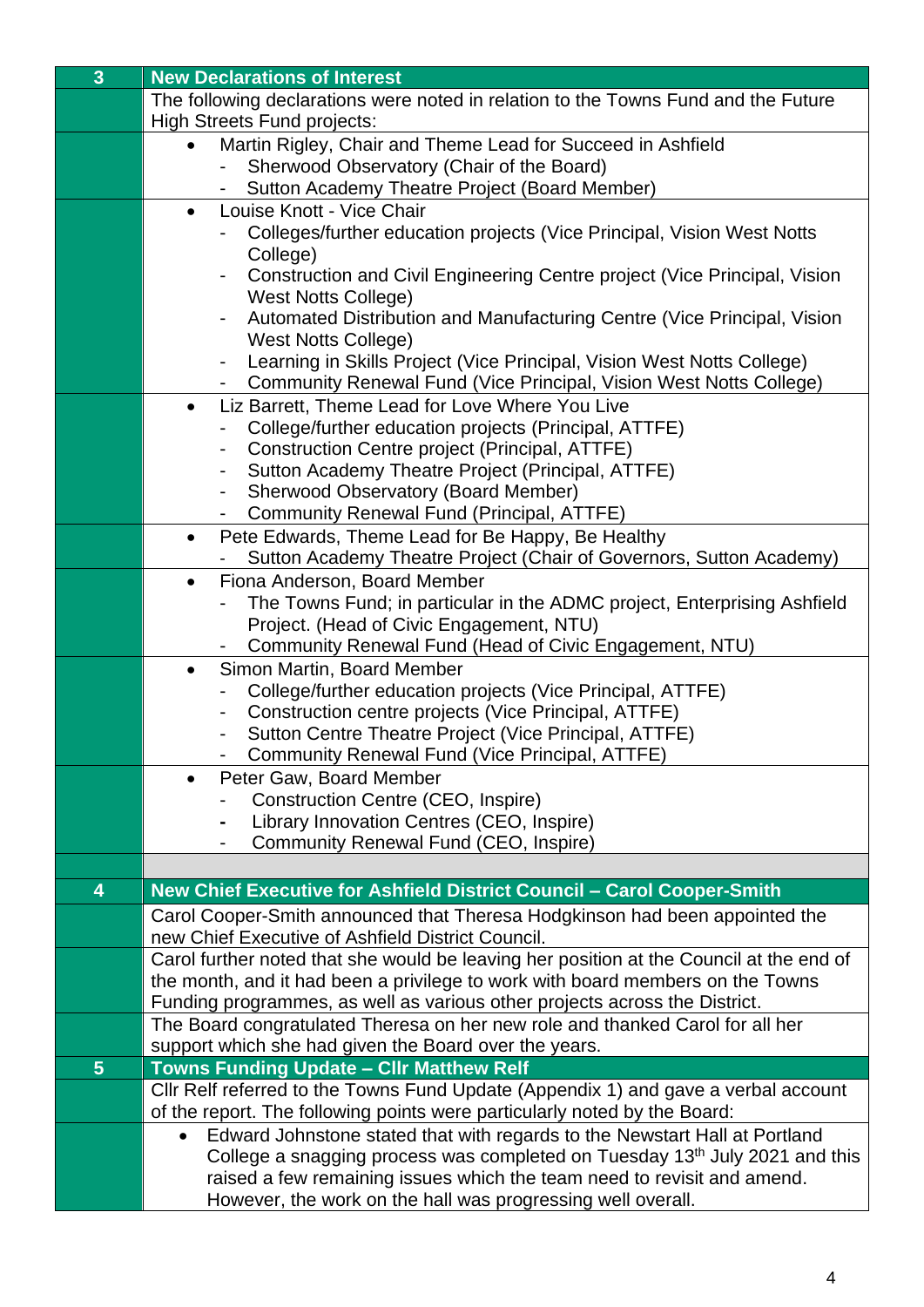|     | Chris Baron enquired about the procurement process for the Towns Fund, and<br>$\bullet$                                                                                |
|-----|------------------------------------------------------------------------------------------------------------------------------------------------------------------------|
|     | particularly noted that Ashfield businesses should be prioritised in this process.                                                                                     |
|     | Theresa Hodgkinson agreed that wherever possible the funding should create<br>$\bullet$                                                                                |
|     | jobs for local people. Theresa stated that the project management contract that                                                                                        |
|     | had been recently issued for the Towns Fund projects was for sixteen weeks                                                                                             |
|     | only, and the main roles are due to go out for open procurement in the next few                                                                                        |
|     | weeks. Value for money and quality were another two key factors which would                                                                                            |
|     | also be carefully considered in this process.                                                                                                                          |
|     | Furthermore, Theresa noted that Chris Baron will sit on the Towns Fund<br>$\bullet$                                                                                    |
|     | subgroup which will oversee procurement through the Local Assurance                                                                                                    |
|     | process.                                                                                                                                                               |
|     | Cllr Relf agreed with Chris Baron's comments also, and reiterated Theresa's<br>$\bullet$<br>comments that other key considerations would also need to be factored into |
|     | the procurement decisions as well.                                                                                                                                     |
|     | Teresa Jackson reiterated the importance of providing local businesses with<br>$\bullet$                                                                               |
|     | constructive feedback if their bid was not successful as this helps them to learn                                                                                      |
|     | and develop.                                                                                                                                                           |
|     | In regards to business case development, Carol Cooper-Smith noted that this                                                                                            |
|     | is a highly technical skill and internal Council officers, as well as staff at partner                                                                                 |
|     | organisations, should be given the opportunity to develop this skill. Sarah                                                                                            |
|     | Daniel is currently looking into training opportunities for this.                                                                                                      |
|     | Fiona Anderson proposed that the Board should link up with Nottinghamshire<br>$\bullet$                                                                                |
|     | County Council regarding business case development, and also look into the                                                                                             |
|     | business support options available to local businesses.                                                                                                                |
|     | Simon Martin noted that it's important for contract opportunities to be featured<br>$\bullet$                                                                          |
|     | on platforms and channels that local businesses are likely to access.                                                                                                  |
|     | Cllr Relf proposed that the Place team feedback the geographical locations of<br>businesses that bid for contracts.                                                    |
|     | Fiona Anderson suggested that we embed engaging with local businesses into<br>$\bullet$                                                                                |
|     | the Engagement Plan.                                                                                                                                                   |
|     | Chris Baron proposed the option of having a page on the Ashfield District                                                                                              |
|     | Council website that highlights the tendering exercise for businesses to review.                                                                                       |
|     | New action - Please see action $log - 2.2.2.2$                                                                                                                         |
| 6   | <b>Reports Back from Delivery Group</b>                                                                                                                                |
| 6.1 | <b>Succeed in Ashfield</b>                                                                                                                                             |
|     | Martin Rigley, Theme Lead provided the following update:                                                                                                               |
|     | The Heads of Terms - This Towns Fund document has now been signed by<br>$\bullet$                                                                                      |
|     | Martin Rigley, The Discover Ashfield Chair and Carol Cooper-Smith, Chief                                                                                               |
|     | <b>Executive of Ashfield District Council.</b>                                                                                                                         |
|     | Chair of D2N2's new Manufacturing Advisory Panel Board - 14% of<br>$\bullet$                                                                                           |
|     | businesses in the East Midlands are working in manufacturing, and the Board                                                                                            |
|     | is focusing on uniting manufacturing businesses in the area.                                                                                                           |
|     | Automated Distribution and Manufacturing Centre (ADMC) Project - Has                                                                                                   |
|     | been lobbying the ADMC project in various meetings to generate support for                                                                                             |
|     | the project. The first meeting for this project is due to take place next month.                                                                                       |
|     |                                                                                                                                                                        |
| 6.2 | Love Where You Live (LWYL)                                                                                                                                             |
|     | Liz Barrett, Theme Lead provided the following update:                                                                                                                 |
|     | Love Where You Live Banners - Discover Ashfield Primary Schools banners                                                                                                |
|     | will be displayed in town centres in the near future. They will be a part of the                                                                                       |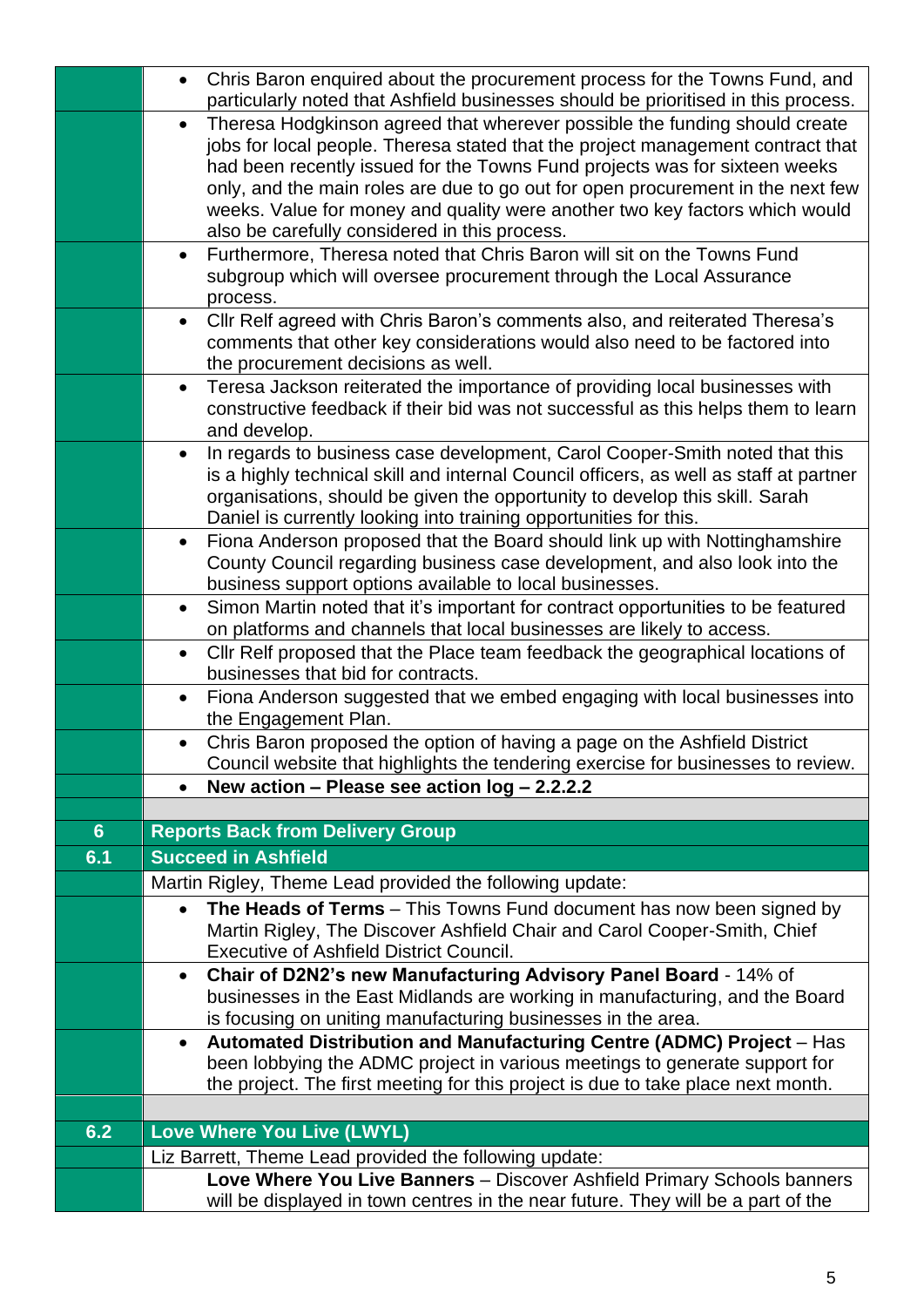|                | Ashfield Art Trail 2021 and will bring a great sense of pride to the District over<br>the summer.                                                                           |
|----------------|-----------------------------------------------------------------------------------------------------------------------------------------------------------------------------|
|                | <b>Discover Ashfield Project Group</b> – A meeting took place on $23^{rd}$ June 2021<br>to discuss and develop the theme's arising projects and initiatives. The group is   |
|                | keen to recruit and invite more Hucknall and Rural Ambassadors to the<br>meetings.                                                                                          |
|                | Discover Ashfield Primary Schools - Another successful meeting took place                                                                                                   |
|                | on 13 <sup>th</sup> July 2021. The meetings are proving to be a great resource for Ashfield<br>primary schools, and another three schools have been approached since and    |
|                | would like to join the group.                                                                                                                                               |
|                | Primary Schools and Sherwood Observatory - Through the subgroup a link<br>$\bullet$<br>has been made between Ashfield primary schools and the Sherwood                      |
|                | Observatory, and several schools have now visited the observatory. The trips<br>have proven to be an incredible experience for both pupils and teachers.                    |
|                | *Comment* Cllr Relf commended the work happening around the primary<br>$\bullet$                                                                                            |
|                | schools and Sherwood Observatory, and asked how we could engage other<br>schools in Ashfield in this project, as well as the wider region.                                  |
|                | *Comment* Peter Gaw noted that CAPTIVATE (Cultural Education<br>$\bullet$                                                                                                   |
|                | Partnership) would be able to help promote this opportunity to schools across<br>Nottinghamshire.                                                                           |
|                | <b>*Comment*</b> Simon Martin mentioned that he is the Chair of Governors at Croft                                                                                          |
|                | Primary School and the feedback he has received from teachers regarding<br>their trip to the Sherwood Observatory has been very positive.                                   |
|                | *Comment* Fiona Anderson noted that NTU might be able to support the<br>$\bullet$                                                                                           |
|                | Discover Ashfield Primary Schools Subgroup as they have a Schools Outreach<br>team.                                                                                         |
|                | Love Where You Live Litter Picking - Over the summer a small strategic<br>$\bullet$                                                                                         |
|                | group will be working to develop this initiative.                                                                                                                           |
|                | Summer Reading Challenge - Ashfield libraries are currently running a<br>summer reading challenge for children to get involved with.                                        |
|                | Cultural Compact - Unfortunately Martin Rigley and Liz Barrett could not                                                                                                    |
|                | attend the first meeting, however board members Peter Gaw and David<br>Ainsworth attended.                                                                                  |
|                | New action – Please see action $log - 2.2.2.3$                                                                                                                              |
|                |                                                                                                                                                                             |
| 6.3            | <b>More to Discover</b>                                                                                                                                                     |
|                | Apologies were received from Darron Ellis and Lana Mills gave the following update:                                                                                         |
|                | More to Discover Project Group - The next meeting will take place on<br>$\bullet$<br>Thursday 29 <sup>th</sup> July 2021 to develop the theme's growing projects, including |
|                | displaying more blue plaques around Ashfield's town centres and villages.                                                                                                   |
|                |                                                                                                                                                                             |
| 6.4            | <b>Be Healthy, Be Happy</b>                                                                                                                                                 |
|                | Pete Edwards, Theme Lead provided the following update:                                                                                                                     |
|                | Ashfield Health and Wellbeing Partnership - The second strategic group will<br>$\bullet$                                                                                    |
|                | take place on Monday 26 <sup>th</sup> July 2021 and the full partnership meeting will take<br>place on Wednesday 21 <sup>st</sup> July 2021.                                |
|                |                                                                                                                                                                             |
| $\overline{7}$ | <b>Discover Ashfield Officer Update</b>                                                                                                                                     |
|                | Lana Mills provided the following update:                                                                                                                                   |
|                | Discover Ashfield Calendar - Currently in the process of creating an event<br>and meeting calendar and asked the Board if they could contribute their                       |
|                | organisation's events to the calendar.                                                                                                                                      |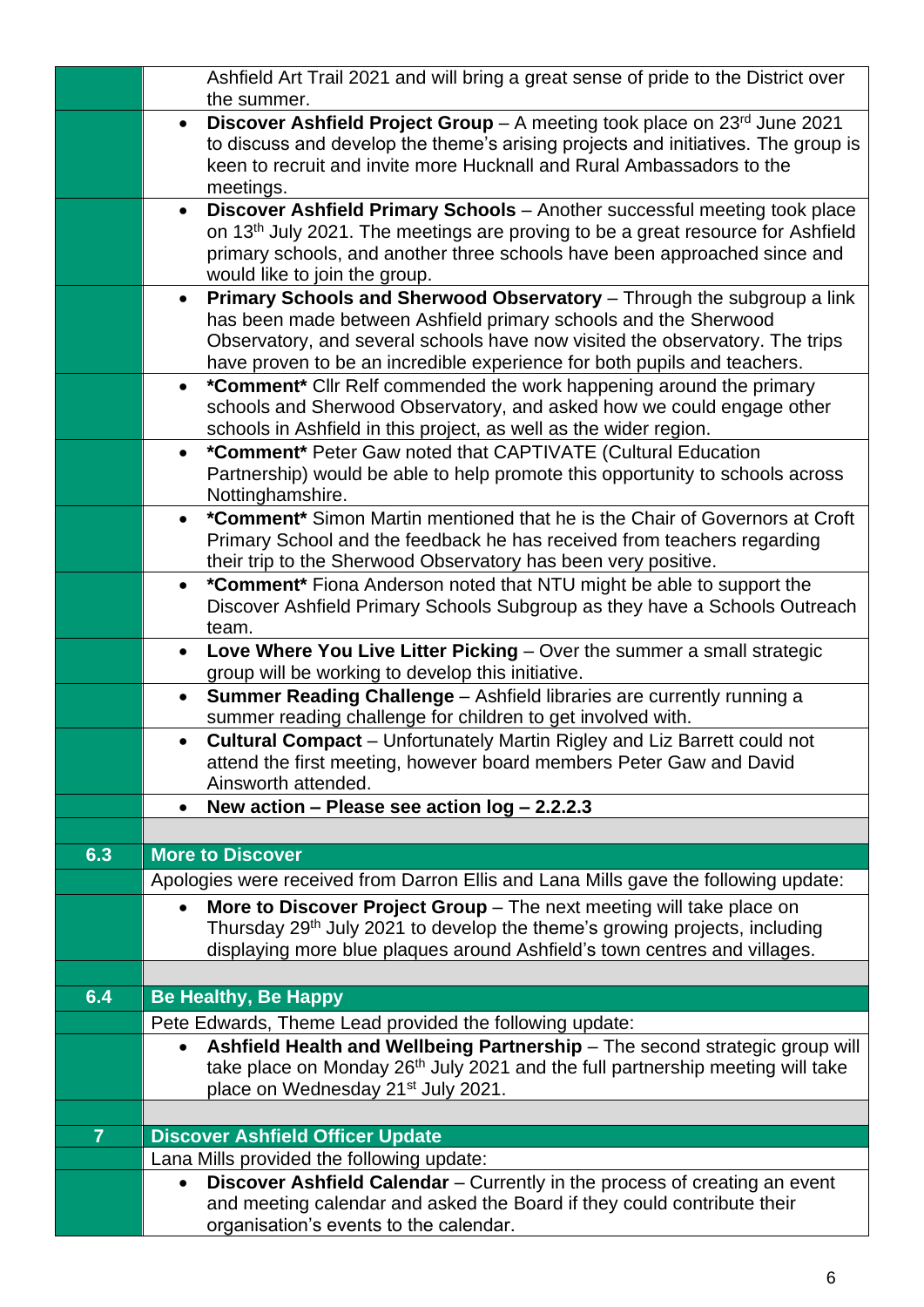|     | <b>*Comment*</b> Fiona Anderson suggested that the Discover Ashfield calendar<br>$\bullet$<br>might be best developed through the Stakeholder Engagement Group.                                                                                                                                                                                                                                                                                              |
|-----|--------------------------------------------------------------------------------------------------------------------------------------------------------------------------------------------------------------------------------------------------------------------------------------------------------------------------------------------------------------------------------------------------------------------------------------------------------------|
|     | Ambassador Event - The next Discover Ashfield event will take place on<br>$\bullet$<br>Thursday 22 <sup>nd</sup> July. The Nottingham Festival of Science and Curiosity will be<br>speaking at the event and are looking to link up with Ambassadors to help<br>develop their ideas and projects. On the agenda, Ambassadors will also be<br>discussing how they can support young people in Ashfield access work<br>experience and voluntary opportunities. |
|     | Secondary Schools and Businesses Partnership - The strategic group for<br>$\bullet$<br>the Ashfield Careers Plan will be meeting on September 7th 2021 to outline the<br>content for the plan.                                                                                                                                                                                                                                                               |
|     |                                                                                                                                                                                                                                                                                                                                                                                                                                                              |
| 8   | Partnership Update: Inspiring Ashfield - Teresa Jackson                                                                                                                                                                                                                                                                                                                                                                                                      |
|     | Teresa Jackson shared a visual presentation to the Board and particularly noted the<br>following key points regarding Inspiring Ashfield:                                                                                                                                                                                                                                                                                                                    |
|     | Ashfield Voluntary Action (AVA) secured the Thriving Communities fund earlier<br>in the year.                                                                                                                                                                                                                                                                                                                                                                |
|     | The funding is from the Arts Council and National Academy for Social<br>$\bullet$<br>Prescribing and is voluntary sector programme which was set up to improve<br>the range and reach of social prescribing. The funding will run from June 2021<br>- March 2022.                                                                                                                                                                                            |
|     | As well as AVA, partners include Ashfield District Council, Our Centre, First Art<br>$\bullet$<br>and NTU, as well as local link workers.                                                                                                                                                                                                                                                                                                                    |
|     | Link workers in Ashfield have identified the following prominent themes in<br>$\bullet$<br>patient referrals: Poor mental health in young people and men, isolation,<br>technology, and carers. Therefore, the Inspiring Ashfield programme will focus<br>on delivering projects and activities within these themes to make a greater<br>impact.                                                                                                             |
|     | The following projects and activities are currently being delivered through the<br>$\bullet$<br>Inspiring Ashfield programme: Mindfulness, Tai Chi and Qigoing for carers,<br>Nordic Walking for families, drama classes for carers and Fight the Stigma for<br>young men.                                                                                                                                                                                   |
|     | There is still opportunity for new partnership projects to be developed from the<br>$\bullet$<br>Inspiring Ashfield programme.                                                                                                                                                                                                                                                                                                                               |
|     |                                                                                                                                                                                                                                                                                                                                                                                                                                                              |
| 9   | <b>Board Member Updates</b>                                                                                                                                                                                                                                                                                                                                                                                                                                  |
| 9.1 | Permanent D2N2 Representative will be Frank Horsley                                                                                                                                                                                                                                                                                                                                                                                                          |
|     | The Chair, Martin Rigley noted that Frank Horsley is the new permanent D2N2                                                                                                                                                                                                                                                                                                                                                                                  |
|     | representative.                                                                                                                                                                                                                                                                                                                                                                                                                                              |
| 9.2 | <b>New Board Member Proposal</b>                                                                                                                                                                                                                                                                                                                                                                                                                             |
|     | Proposal: Scott Barlow to join the board to increase business and rural<br>representation.                                                                                                                                                                                                                                                                                                                                                                   |
|     | Verdict: Gary Jordan proposed, Pete Edwards seconded. The Board agreed with no                                                                                                                                                                                                                                                                                                                                                                               |
|     | objections.                                                                                                                                                                                                                                                                                                                                                                                                                                                  |
| 9.3 | Nottingham Trent University - Fiona Anderson                                                                                                                                                                                                                                                                                                                                                                                                                 |
|     | Fiona Anderson noted that there will be an Open House event at the NTU Student<br>Hub in Mansfield on Saturday 31 <sup>st</sup> July 2021 which will focus on student recruitment.                                                                                                                                                                                                                                                                           |
| 9.4 | <b>Gary Jordan</b>                                                                                                                                                                                                                                                                                                                                                                                                                                           |
|     | Gary Jordan has joined the D2N2's People & Skills Advisory Board.                                                                                                                                                                                                                                                                                                                                                                                            |
| 9.5 | <b>Welcome Back Fund - Trevor Middleton</b>                                                                                                                                                                                                                                                                                                                                                                                                                  |
|     | Trevor Middleton noted that the Welcome Back Fund is government funding which<br>aims to support the reopening of high streets and encourage people back into town<br>centres. The government funding will be available until March 2022.                                                                                                                                                                                                                    |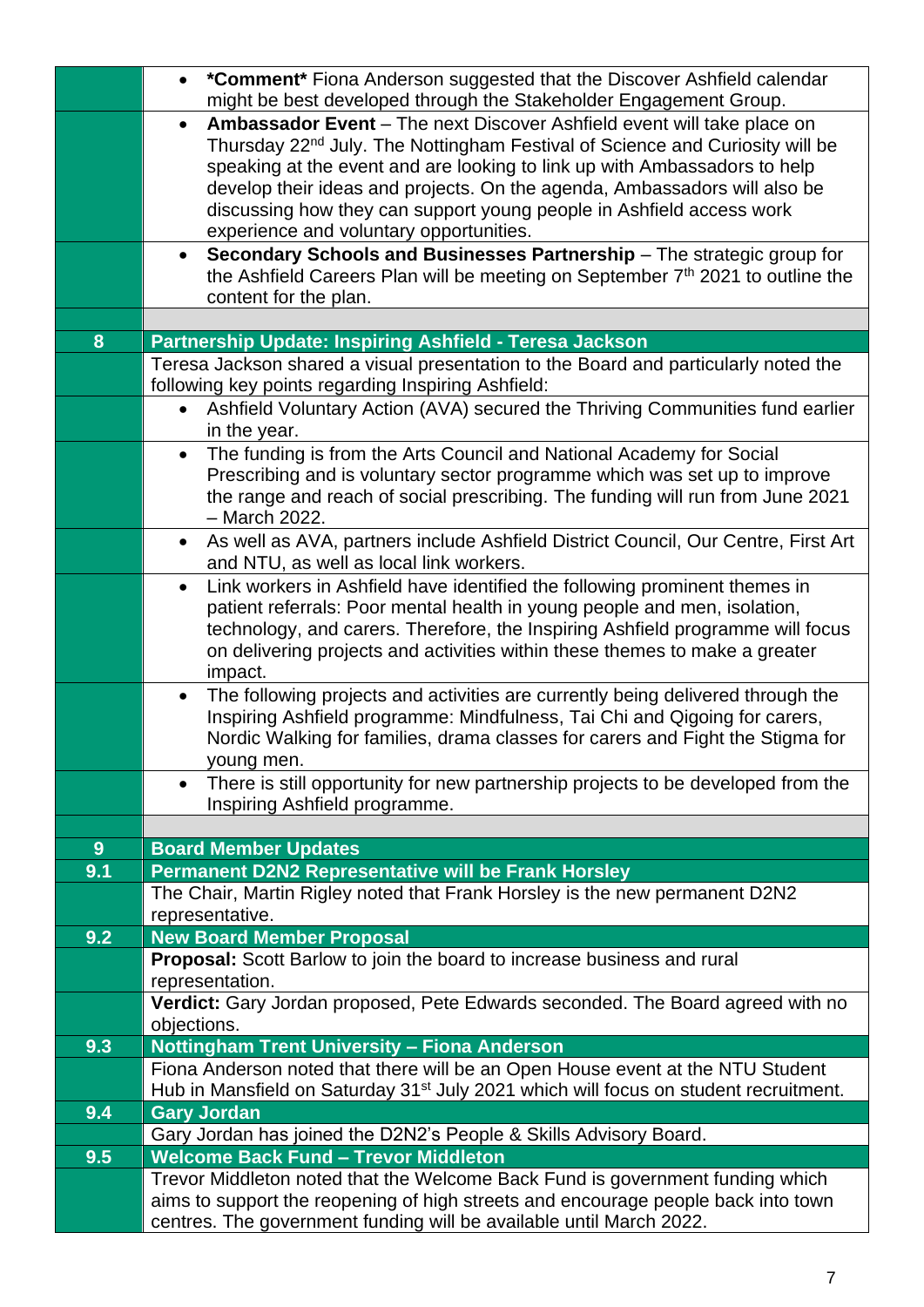|     | The following initiatives, events and activities are being held in Ashfield town centres    |
|-----|---------------------------------------------------------------------------------------------|
|     | over the coming months:                                                                     |
|     | Every Thursday in August there will be live music on the streets in Hucknall.<br>$\bullet$  |
|     | Hucknall Food and Drink Festival - There are approximately 26 food traders<br>$\bullet$     |
|     | and the Council is working closely with Lincoln Green Brewery to develop the<br>festival.   |
|     | Reviewing street furniture, repainting the columns in Sutton in Ashfield and<br>$\bullet$   |
|     | deep cleaning the pavements in all three town centres.                                      |
|     | Tabletop sales and plant markets will be taking place across the summer.<br>$\bullet$       |
|     | The Ashfield Art Trail 2021 is currently being developed in collaboration with<br>$\bullet$ |
|     | the Ashfield Virtual ArtFest and local schools.                                             |
| 9.6 | <b>Vaccination Information - David Ainsworth</b>                                            |
|     | David Ainsworth reminded the Board that the vaccination campaign is ongoing<br>$\bullet$    |
|     | and it's still important for individuals to get both their vaccinations.                    |
|     | Theresa Hodgkinson will send Lana Mills the Council's vaccination promotion<br>$\bullet$    |
|     | so that she can share with the Board.                                                       |
| 9.7 | <b>Inspire: Culture, Learning and Libraries - Peter Gaw</b>                                 |
|     | Peter Gaw noted that he would also share some information with Lana Mills<br>$\bullet$      |
|     | regarding the CAPTIVATE partnership's summer of events to circulate to the                  |
|     | Board.                                                                                      |
|     |                                                                                             |
| 10  | <b>Any Other Business</b>                                                                   |
|     | Nothing to note.                                                                            |
|     |                                                                                             |
| 11  | <b>Date of Next Meeting</b>                                                                 |
|     | Friday 27th August 2021, 9.00am - 9.05am start.                                             |
|     |                                                                                             |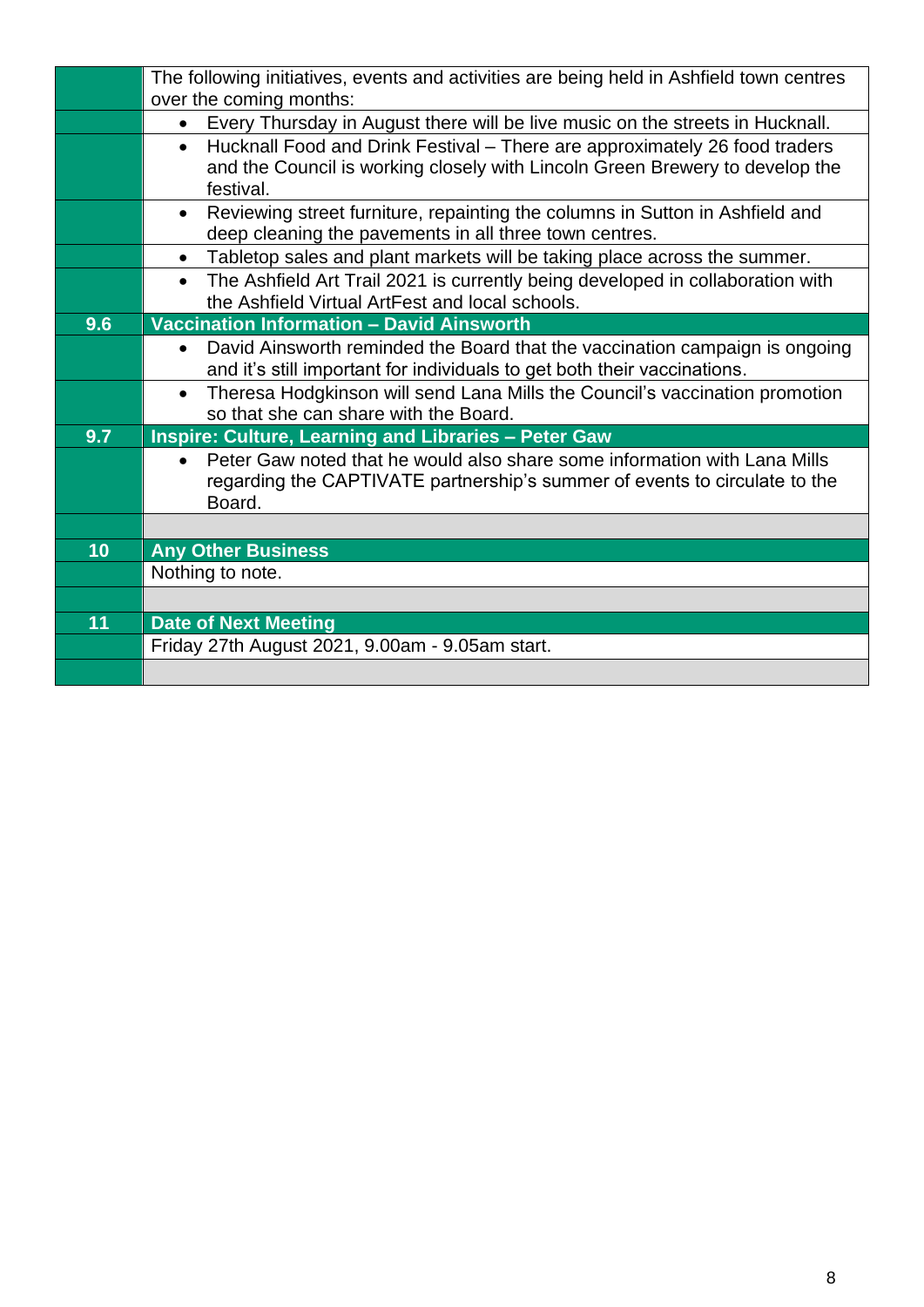## **Appendix 1**

#### **Discover Ashfield Board, 16th July 2021, Towns Funding Update**

#### **Future High Streets**

**Fox Street:** The delivery phase is progressing well with site surveys and analysis to inform the approach to the project. Multiple constraints and mitigation options are being reviewed including the presence of Japanese knotweed and surface water flood risk. The bird nesting season has required an adjustment to the project delivery programme.

**Low Street:** Unit 14 Low Street property purchase is now complete, and Unit 9-11 is close to completion. We are also exploring further options for property development and are in ongoing communication with property landowners.

Progress has been made to secure the design team for repurposing the first two units. The design team will commence work later this month.

**Make Space and Business Hub**: The Heads of Terms have been agreed for the purchase of the property and the solicitors are progressing the completion of purchase.

Progress has been made to secure the design team for repurposing the first two units which will also commence later this month.

#### **Sutton Academy Theatre:**

Progress has been made to secure a specialist theatre consultant to steer design and business plan development for the project. The appointment of the consultant is due to be complete by early August.

#### **Towns Fund**

#### **1. Heads of Terms & written confirmation**

The Heads of Terms have been signed by the Chair of the Board and the Council's Chief Executive and returned to MHCLG.

We now have until 2<sup>nd</sup> September to confirm details of the projects being taken forward and a plan for addressing the conditions.

#### **2. Business Case Assurance**

Further work has been undertaken on the draft Local Assurance Framework (LAF) which will set out the process of approval for the business cases. MHCLG are reviewing the LAF, following which a final draft will be circulated to the Board. This will be brought to the August Board meeting for discussion and approval.

An initial meeting has been set up for the Towns Fund Board sub-group and a Terms of Reference is being produced. The draft LAF will be reviewed by the sub-group and any revisions made before circulation of the final draft to the Board.

#### **External assurance**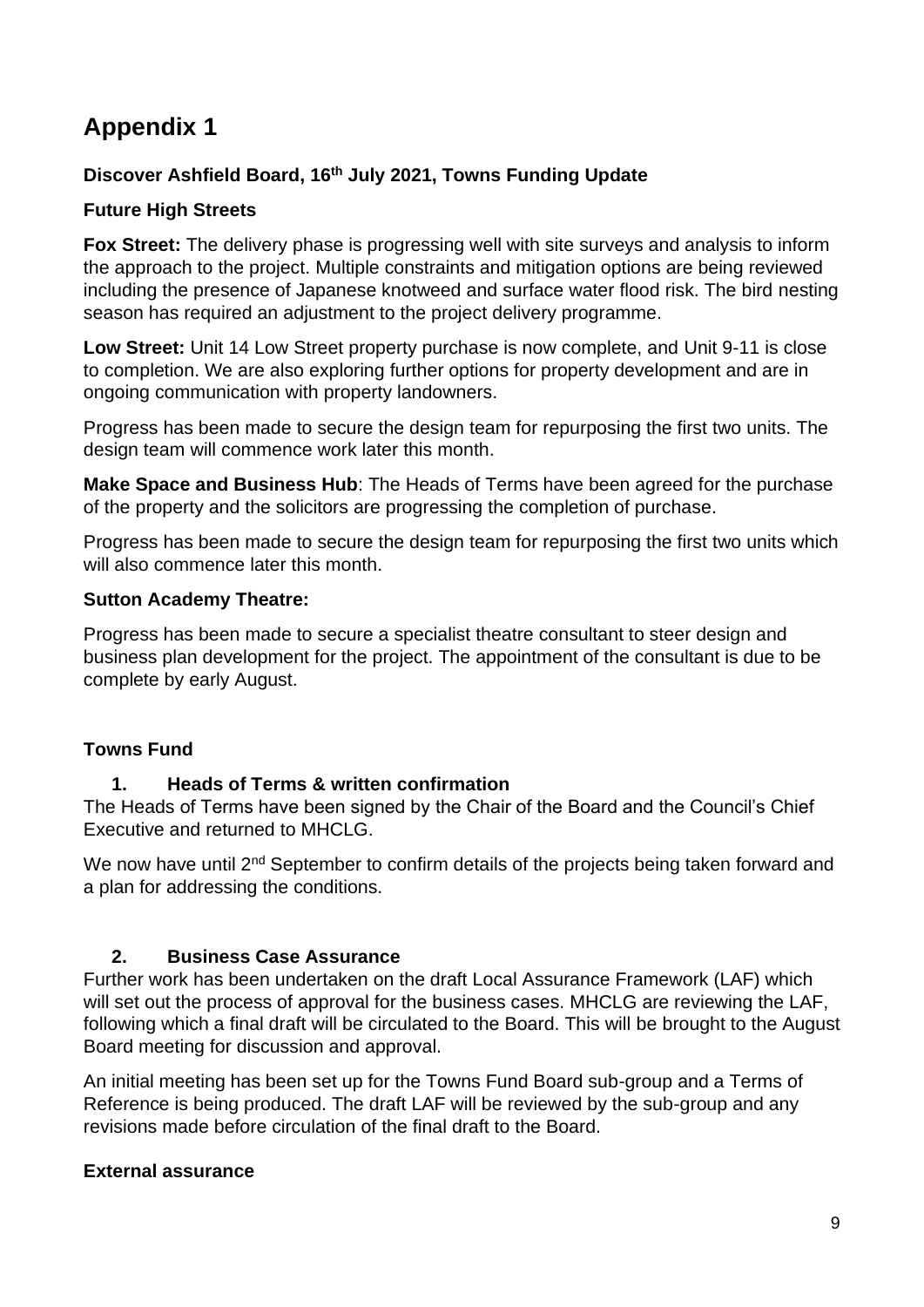A consultant is due to be appointed through a framework agreement in the next two weeks.

#### **3. Community and Stakeholder Engagement**

#### **Engagement Group**

There are 14 members in the engagement group and most are communications colleagues from partner organisations. So far, we have been gathering information from partners regarding the stakeholders they engage with, the publications they produce (digital / print) and the key Towns Fund projects their stakeholders will most likely be interested in. A meeting is being scheduled for the end of July and the group will be reviewing the Towns Fund project programme.

#### **Engagement pledge**

The pledge has been developed and the Council's comms. team are designing the layout. A draft of the engagement pledge will be brought to the board meeting.

#### **4. Programme Delivery**

A Council Executive Decision Record has been signed off (with the call-in period expiring on 29th June 2021) giving delegated authority to the Director Place and Communities, Theresa Hodgkinson and the Portfolio Holder for Regeneration and Place, Cllr. Matthew Relf to undertake the steps required to accept the Towns Fund offer and to progress the project programmes for Towns Fund and Future High Streets Fund. Delegated authority is for the following:

1. Arrange for the signing of the Towns Fund Heads of Terms and submission of the summary document

2. Consult with all Council members on the projects with broad geographical scope and Kirkby and Sutton members on projects more local in scope. Agree the budgets for the Towns Fund projects including the Towns Fund allocation for each project within the envelope of £62.6m with the Portfolio Holder for Parks, Town Centres and Neighbourhood Services and the Discover Ashfield Board.

3. Agree that the Council will act as the Accountable Body for the Towns Fund programme

4. Project development and management:

a. To appoint Gleeds via a Framework contract (subject to an acceptable fee proposal) for the development of business cases for a number of the Towns Fund projects

b. To appoint AD Business Solutions for the development of the business case for the ADMC (Automated Distribution and Manufacturing Centre)

c. To appoint Kinver Solutions for project management support for the development of the Towns Fund programme and the Future High Streets Fund projects for a 16- week period whilst a procurement exercise is undertaken to appoint a project management company for the delivery of the project programmes